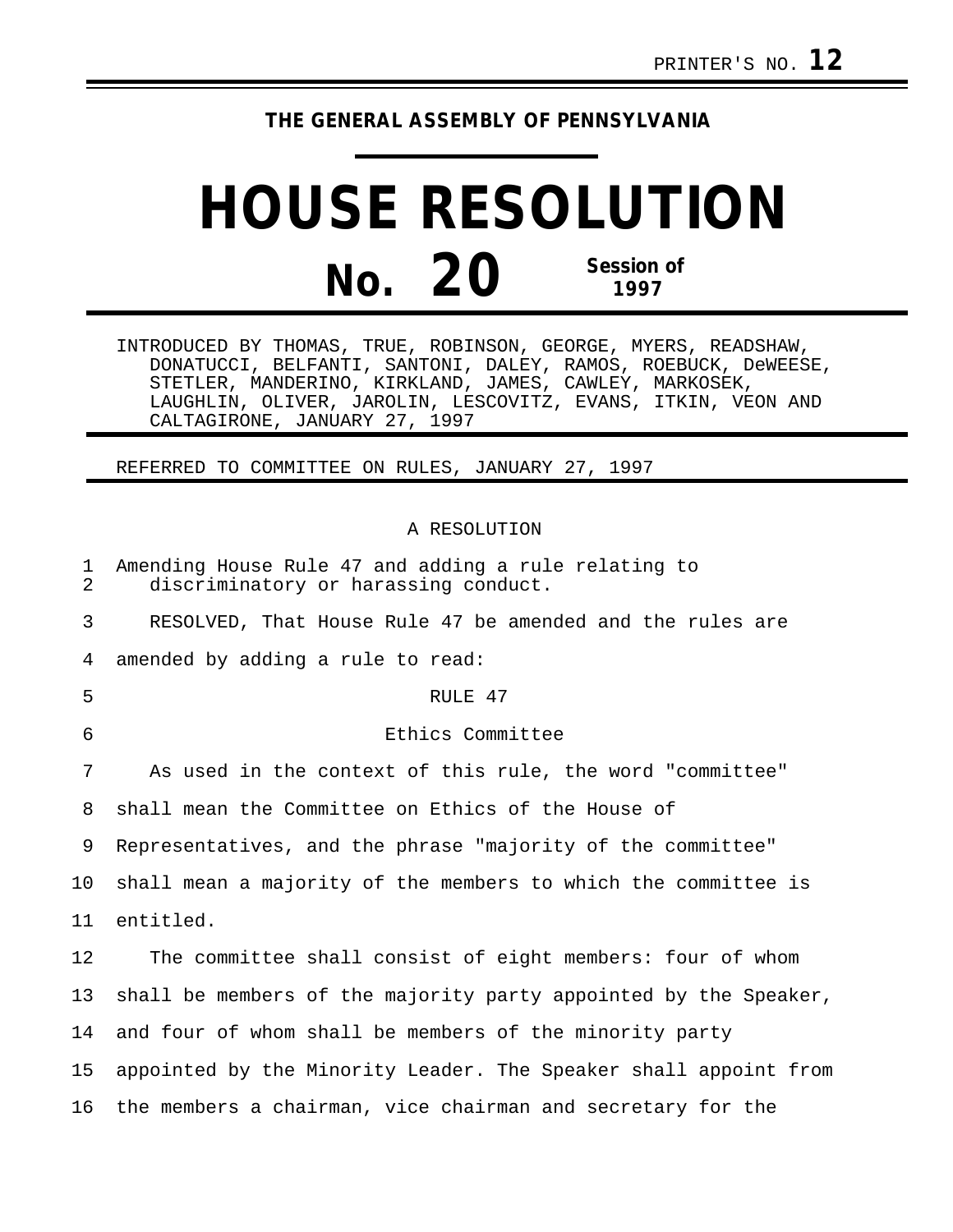1 committee. The chairman shall be a member of the majority party 2 and the vice chairman shall be a member of the minority party. 3 The chairman shall notify all members of the committee at 4 least 24 hours in advance of the date, time and place of a 5 regular meeting. Whenever the chairman shall refuse to call a 6 regular meeting, a majority of the committee may vote to call a 7 meeting by giving two days' written notice to the Speaker of the 8 House setting forth the time and place for such meeting. Such 9 notice shall be read in the House and posted in the House 10 Chamber by the Chief Clerk, or his designee. Thereafter, the 11 meeting shall be held at the time and place specified in such 12 notice.

13 The committee shall conduct its investigations, hearings and 14 meetings relating to a specific investigation or a specific 15 member, officer or employee of the House in closed session and 16 the fact that such investigation is being conducted or to be 17 conducted or that hearings or such meetings are being held or 18 are to be held shall be confidential information unless the 19 person subject to investigation advises the committee in writing 20 that he elects that such hearings shall be held publicly. In the 21 event of such an election, the committee shall furnish such 22 person a public hearing. All other meetings of the committee 23 shall be open to the public.

24 The committee shall receive complaints against members, 25 officers and employees of the House, and persons registered or 26 carrying on activities regulated by the act of September 30, 27 1961 (P.L.1778, No.712), known as the "Lobbying Registration and 28 Regulation Act," alleging illegal  ${\lceil \text{or} \rceil}_L$  unethical <u>or as defined</u> 29 in Rule 79 discriminatory or harassing conduct. Any such 30 complaint must be in writing verified by the person filing the 19970H0020R0012 - 2 -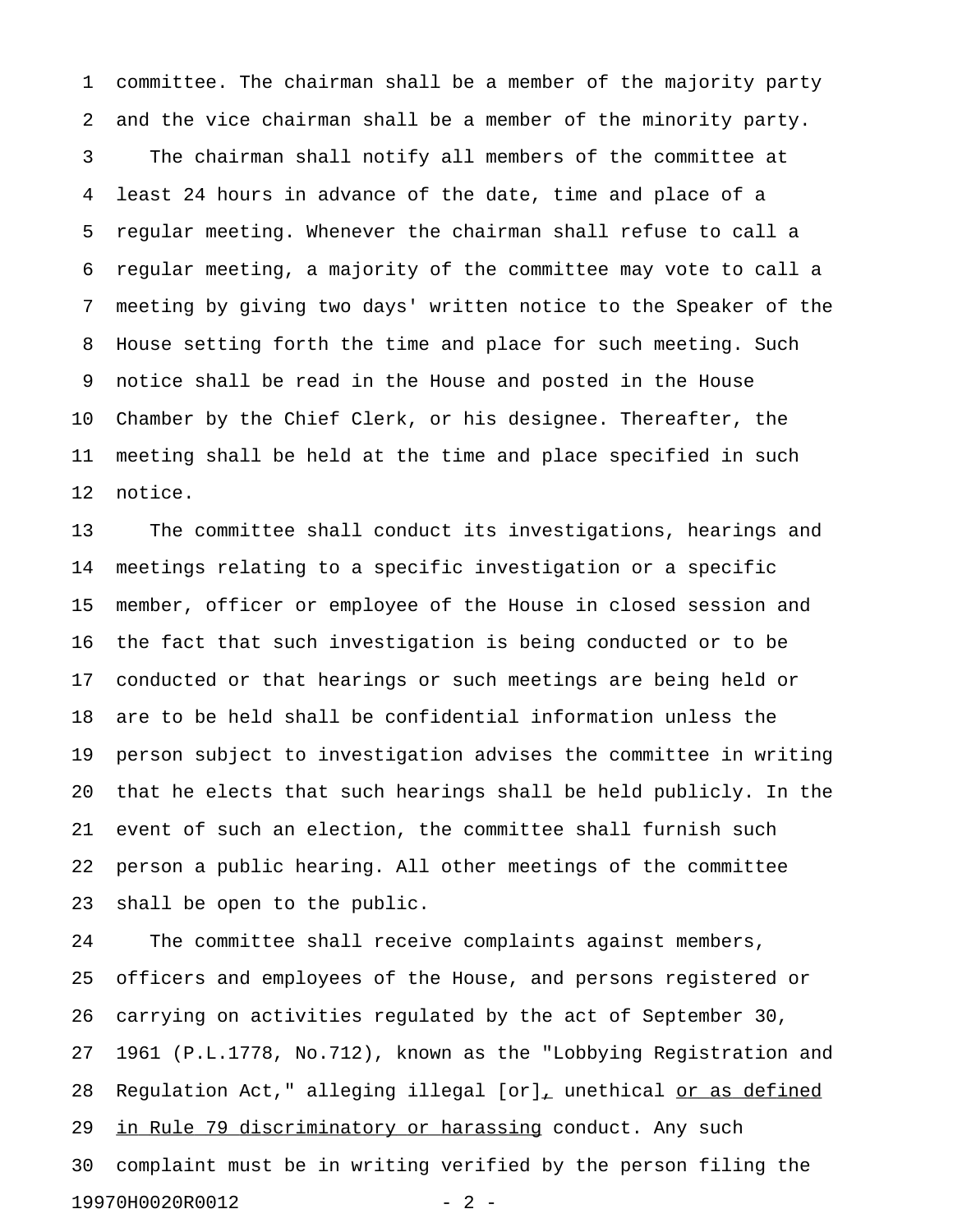1 complaint and must set forth in detail the conduct in question 2 and the section of the "Legislative Code of Ethics," the 3 "Lobbying Registration and Regulation Act," or House rule 4 violated. The committee shall make a preliminary investigation 5 of the complaint, and if it is determined by a majority of the 6 committee that a violation of the rule or law may have occurred, 7 the person against whom the complaint has been brought shall be 8 notified in writing and given a copy of the complaint. Within 15 9 days after receipt of the complaint, such person may file a 10 written answer thereto with the committee. Upon receipt of the 11 answer, by vote of a majority of the committee, the committee 12 shall either dismiss the complaint within ten days or proceed 13 with a formal investigation, to include hearings, not less than 14 ten days nor more than 30 days after notice in writing to the 15 persons so charged. Failure of the person charged to file an 16 answer shall not be deemed to be an admission or create an 17 inference or presumption that the complaint is true, and such 18 failure to file an answer shall not prohibit a majority of the 19 committee from either proceeding with a formal investigation or 20 dismissing the complaint.

21 A majority of the committee may initiate a preliminary 22 investigation of the suspected violation of a Legislative Code 23 of Ethics or House rule by a member, officer or employee of the 24 House or lobbyist. If it is determined by a majority of the 25 committee that a violation of a rule or law may have occurred, 26 the person in question shall be notified in writing of the 27 conduct in question and the section of the "Legislative Code of 28 Ethics," the "Lobbying Registration and Regulation Act" or House 29 rule violated. Within 15 days, such person may file a written 30 answer thereto. Upon receipt of the answer, by vote of a 19970H0020R0012 - 3 -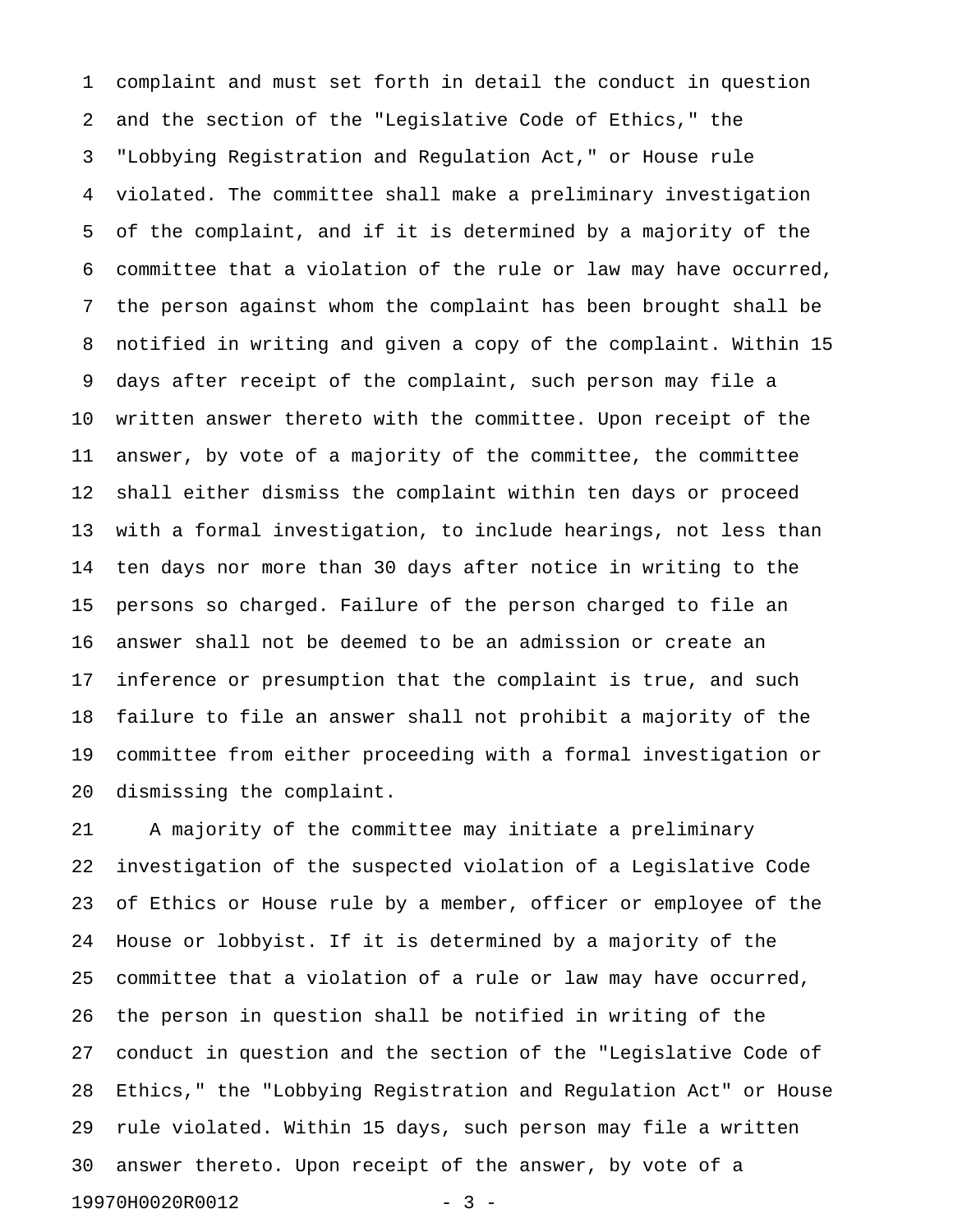1 majority of the committee, the committee shall either dismiss 2 the charges within ten days or proceed with a formal 3 investigation, to include hearings, not less than ten days nor 4 more than 30 days after notice in writing to the person so 5 charged. Failure of the person charged to file an answer shall 6 not be deemed to be an admission or create an inference or 7 presumption that the charge is true, and such failure to file an 8 answer shall not prohibit a majority of the committee from 9 either proceeding with a formal investigation or dismissing the 10 charge.

11 In the event that the committee shall elect to proceed with a 12 formal investigation of the conduct of any member, officer or 13 employee of the House, the committee shall employ independent 14 counsel who shall not be employed by the House for any other 15 purpose or in any other capacity during such investigation. 16 All constitutional rights of any person under investigation 17 shall be preserved, and such person shall be entitled to present 18 evidence, cross-examine witnesses, face his accuser, and be 19 represented by counsel.

20 The chairman may continue any hearing for reasonable cause, 21 and upon the vote of a majority of the committee or upon the 22 request of the person subject to investigation, the chairman 23 shall issue subpoenas for the attendance and testimony of 24 witnesses and the production of documentary evidence relating to 25 any matter under formal investigation by the committee. The 26 committee may administer oaths or affirmations and examine and 27 receive evidence.

28 All testimony, documents, records, data, statements or 29 information received by the committee in the course of any 30 investigation shall be private and confidential except in the 19970H0020R0012 - 4 -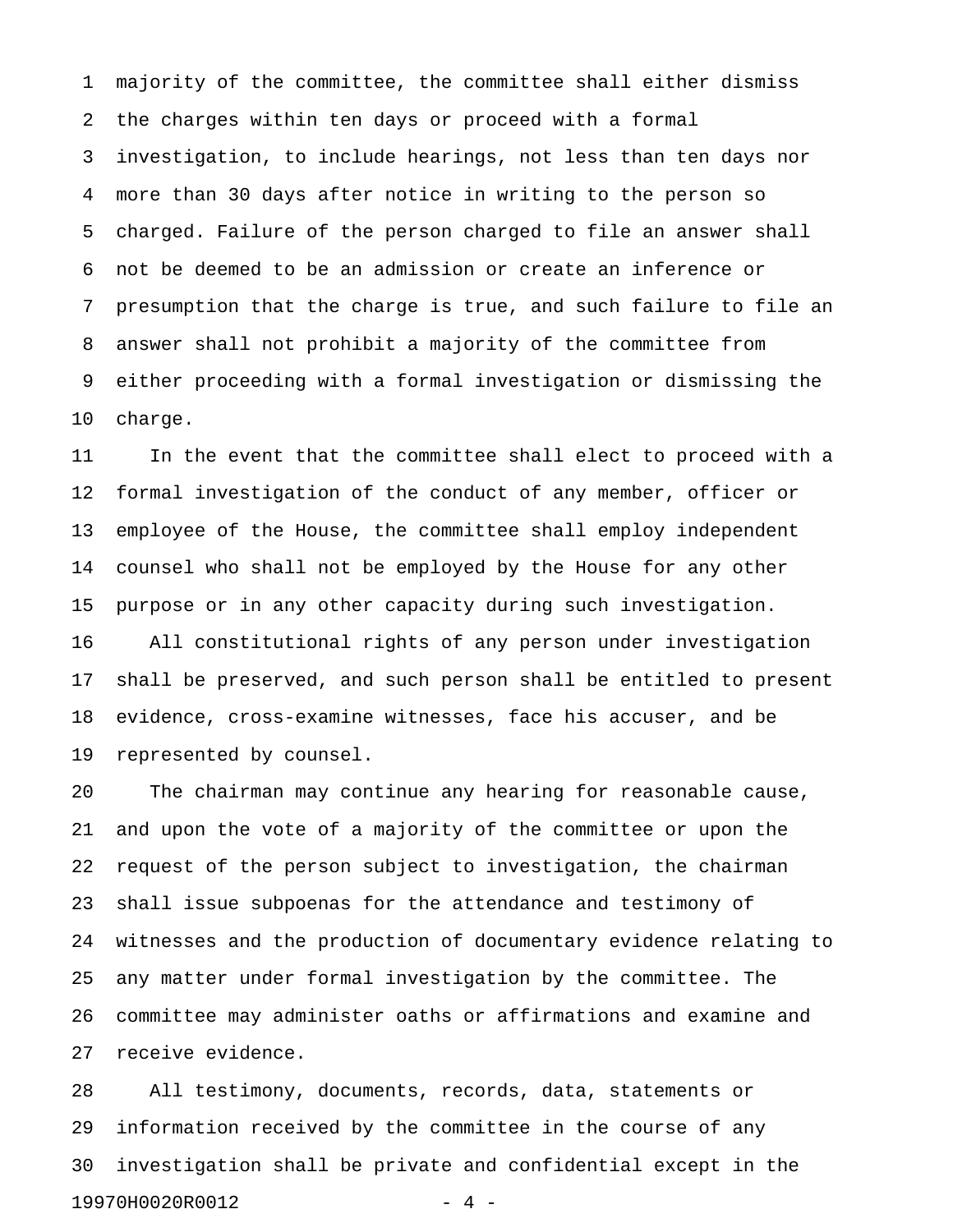1 case of public hearings or in a report to the House. No report 2 shall be made to the House unless a majority of the committee 3 has made a finding of unethical or illegal conduct on the part 4 of the person under investigation. No finding of unethical or 5 illegal conduct shall be valid unless signed by at least a 6 majority of the committee. Any such report may include a 7 minority report. No action shall be taken on any finding of 8 illegal or unethical conduct nor shall such finding or report 9 containing such finding be made public sooner than seven days 10 after a copy of the finding is sent by certified mail to the 11 member, officer or employee under investigation.

12 The committee may meet with a committee of the Senate to hold 13 investigations or hearings involving employees of the two houses 14 jointly or officers or employees of the Legislative Reference 15 Bureau, the Joint State Government Commission, the Local 16 Government Commission, the Legislative Budget and Finance 17 Committee and the Legislative Data Processing Committee; 18 provided, however, that no action may be taken at a joint 19 meeting unless it is approved by a majority of the committee. 20 In the event that a member of the committee shall be under 21 investigation, such member shall be temporarily replaced on the 22 committee in a like manner as said member's original 23 appointment.

24 The committee, whether or not at the request of a member, 25 officer or employee concerned about an ethical problem relating 26 to himself alone or in conjunction with others, may render 27 advisory opinions with regard to questions pertaining to 28 legislative ethics or decorum. Such advisory opinions, with such 29 deletions and changes as shall be necessary to protect the 30 identity of the persons involved or seeking them, may be 19970H0020R0012 - 5 -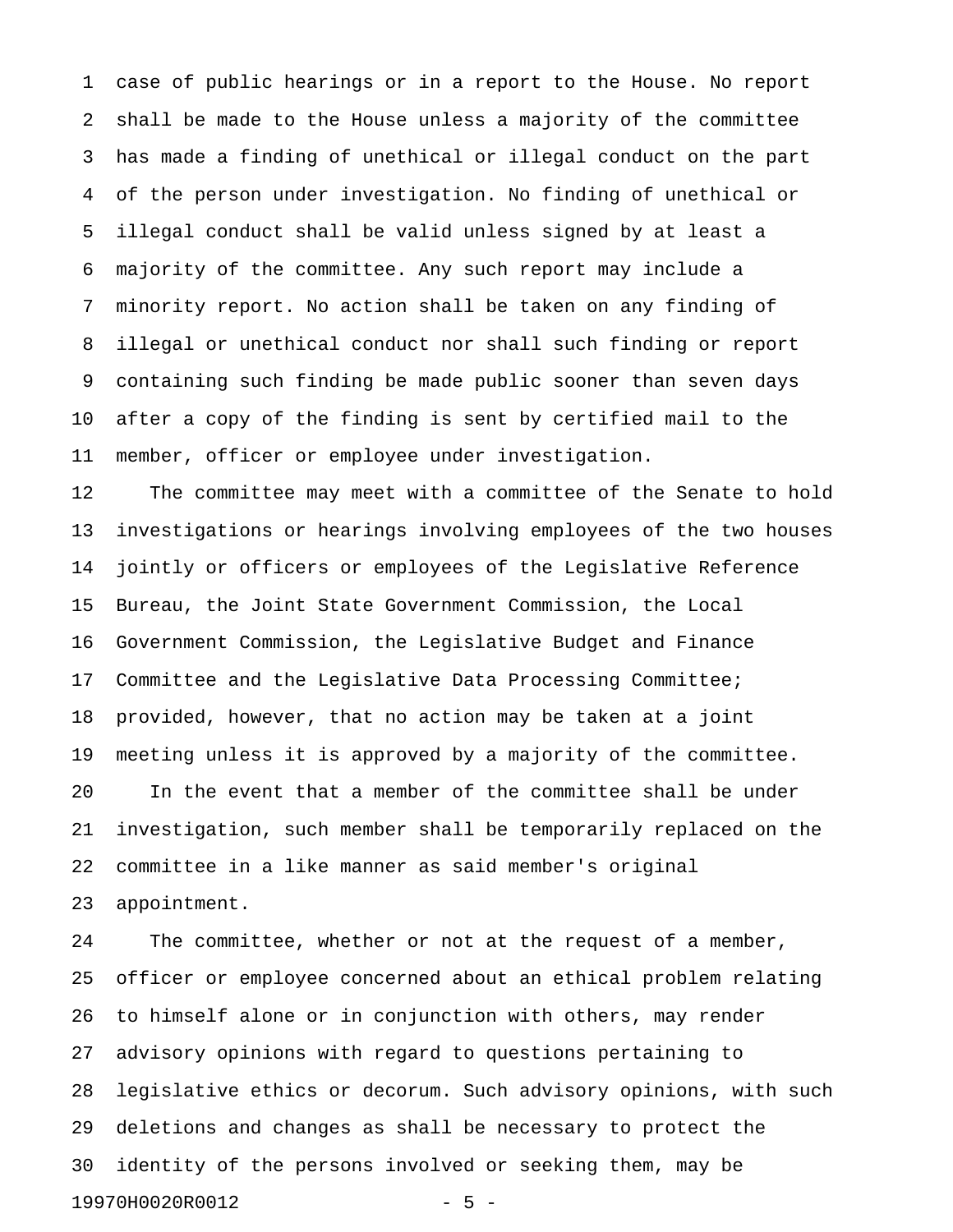1 published and shall be distributed to all the members of the 2 House.

3 Any member of the committee breaching the confidentiality of 4 materials and events as set forth in this rule shall be removed 5 immediately from the committee and replaced by another member of 6 the House in a like manner as said member's original

7 appointment.

8 The committee may adopt rules of procedure for the orderly 9 conduct of its affairs, investigations, hearings and meetings, 10 which rules are not inconsistent with this rule.

11 The committee shall continue to exist and have authority and 12 power to function after the sine die adjournment of the General 13 Assembly and shall so continue until the expiration of the then 14 current term of office of the members of the committee.

#### 15 RULE 79

#### 16 Discriminatory or Harassing Conduct \_\_\_\_\_\_\_\_\_\_\_\_\_\_\_\_\_\_\_\_\_\_\_\_\_\_\_\_\_\_\_\_\_\_\_

17 Discriminatory harassment and other forms of discrimination

18 are contrary to the spirit of American democracy and are matters

19 of concern to the Commonwealth. Such discrimination foments

20 domestic strife and unrest, threatens the rights and privileges

21 of the inhabitants of the Commonwealth and undermines the

22 foundations of a free democratic state. Discriminatory

23 harassment and other forms of discrimination in the House of

24 Representatives sets a bad example for the citizens of the

25 Commonwealth and threatens the integrity of the House of

26 Representatives. Such conduct is prohibited.

27 Discriminatory harassment means any verbal, symbolic or

28 physical conduct, in private or in public, which stigmatizes,

29 victimizes, derogates or offends individuals, groups or

30 communities based on race, color, religion, national origin,

19970H0020R0012 - 6 -